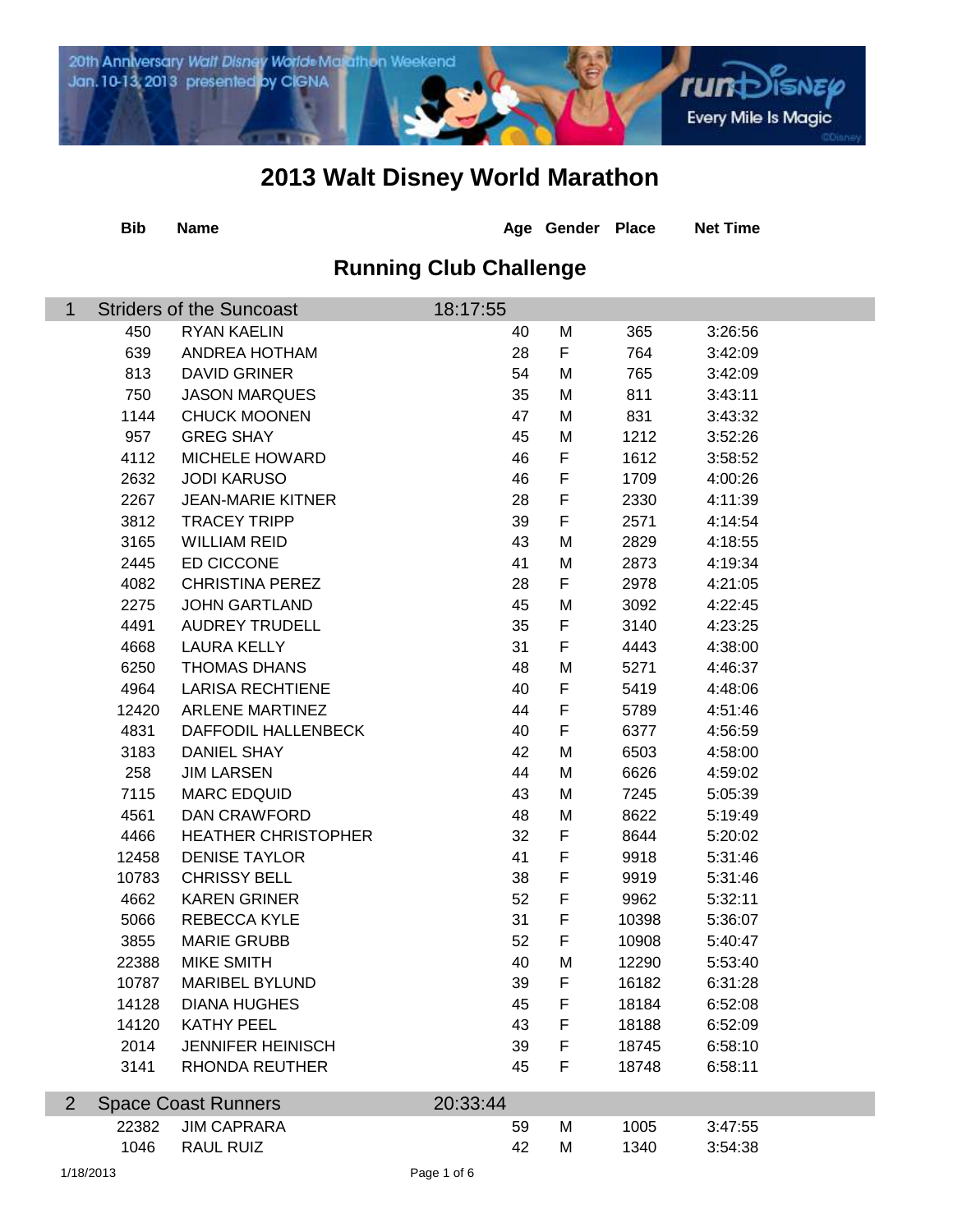|   | <b>Bib</b> | <b>Name</b>                           |          | Age Gender  | <b>Place</b> | <b>Net Time</b> |  |
|---|------------|---------------------------------------|----------|-------------|--------------|-----------------|--|
|   | 3991       | <b>CHRISTINA MITSAKOS</b>             | 35       | F           | 1680         | 3:59:53         |  |
|   | 23788      | <b>CYNDI BERGS</b>                    | 42       | $\mathsf F$ | 3315         | 4:25:38         |  |
|   | 22370      | <b>THERESA MILLER</b>                 | 53       | $\mathsf F$ | 3319         | 4:25:43         |  |
|   | 22366      | <b>LINDA COWART</b>                   | 50       | $\mathsf F$ | 3321         | 4:25:44         |  |
|   | 25965      | <b>BETSY BUTLER</b>                   | 44       | $\mathsf F$ | 4280         | 4:36:04         |  |
|   | 5729       | PAMELA GEARHART                       | 41       | $\mathsf F$ | 4316         | 4:36:33         |  |
|   | 22376      | <b>CHRISTY TAGYE</b>                  | 40       | $\mathsf F$ | 5603         | 4:49:54         |  |
|   | 22708      | <b>KELLY HUNTER</b>                   | 47       | F           | 5604         | 4:49:54         |  |
|   | 5946       | <b>JACQUELYN KELLNER</b>              | 64       | $\mathsf F$ | 6653         | 4:59:19         |  |
|   | 24553      | <b>MARISA FLINT</b>                   | 47       | F           | 6851         | 5:01:35         |  |
|   | 21378      | <b>SUZIE ENLOW</b>                    | 49       | $\mathsf F$ | 8811         | 5:21:51         |  |
|   | 24887      | <b>CHRISTY ZIERES</b>                 | 52       | $\mathsf F$ | 9220         | 5:25:45         |  |
|   | 24950      | <b>CRAIG CAPRON</b>                   | 51       | M           | 9405         | 5:27:17         |  |
|   | 26376      | ANDREA LUCAS                          | 47       | F           | 10569        | 5:37:42         |  |
|   | 20924      | <b>RON ROFF</b>                       | 41       | M           | 10629        | 5:38:11         |  |
|   | 5930       | PAT KIESSELBACH                       | 63       | F           | 14700        | 6:16:41         |  |
|   | 364        | <b>DANNY BARRETT</b>                  | 48       | M           | 14721        | 6:16:57         |  |
|   | 24908      | <b>HENRY SMITH</b>                    | 61       | M           | 14950        | 6:19:04         |  |
|   | 106        | RICHARD KOONTZ                        | 66       | M           | 17339        | 6:43:31         |  |
|   |            |                                       |          |             |              |                 |  |
| 3 |            | <b>Digital Running Club</b>           | 22:00:16 |             |              |                 |  |
|   | 3056       | <b>ASHLEY DALY</b>                    | 23       | F           | 366          | 3:26:59         |  |
|   | 268        | <b>BRIAN DARROW</b>                   | 36       | M           | 713          | 3:40:20         |  |
|   | 21111      | DAN LAUBY                             | 34       | M           | 2621         | 4:15:41         |  |
|   | 24504      | NICOLE SCHOENBRUNN                    | 33       | F           | 6197         | 4:55:29         |  |
|   | 3349       | <b>MEGAN BILLER</b>                   | 29       | F           | 11024        | 5:41:47         |  |
|   |            |                                       |          |             |              |                 |  |
| 4 |            | <b>Foothills Running Club</b>         | 22:26:16 |             |              |                 |  |
|   | 3612       | <b>CHRIS LEE</b>                      | 33       | M           | 3073         | 4:22:24         |  |
|   | 2240       | LUIS VELEZ                            | 34       | M           | 3658         | 4:29:23         |  |
|   | 4549       | <b>JESSICA FERRELL</b>                | 33       | F           | 3664         | 4:29:27         |  |
|   | 3636       | <b>JASON FERRELL</b>                  | 35       | M           | 3665         | 4:29:28         |  |
|   | 2274       | <b>JONATHAN KENDALL</b>               | 43       | M           | 4234         | 4:35:37         |  |
|   | 23174      | <b>CHARLES RAINBOW</b>                | 54       | M           | 4727         | 4:40:52         |  |
|   | 23162      | <b>JASON HITZEMAN</b>                 | 40       | M           | 4806         | 4:41:46         |  |
|   | 9369       | <b>DEDE WILBANKS</b>                  | 37       | $\mathsf F$ | 5201         | 4:45:56         |  |
|   | 24913      | <b>DEBBIE HENDERSON</b>               | 49       | F           | 6726         | 5:00:05         |  |
|   | 5947       | <b>LYNN SIMMONS</b>                   | 43       | F           | 6753         | 5:00:23         |  |
|   | 22365      | <b>SCOTT HINKELMANN</b>               | 34       | M           | 11760        | 5:48:39         |  |
|   | 26008      | <b>HOLLY ZINCK</b>                    | 40       | F           | 14334        | 6:12:52         |  |
|   |            |                                       |          |             |              |                 |  |
| 5 |            | <b>Orlando Galloway Training Club</b> | 22:41:08 |             |              |                 |  |
|   | 1704       | <b>NICOLE GERRISH</b>                 | 30       | F           | 1428         | 3:56:11         |  |
|   |            | <b>GEORGE MASON</b>                   | 57       | M           | 1606         | 3:58:50         |  |
|   | 3450       |                                       |          |             |              |                 |  |
|   | 23225      | <b>JENNIFER LAWRENCE</b>              | 28       | F           | 4331         | 4:36:41         |  |
|   | 5086       | <b>DONNA CIABATTONI</b>               | 47       | F           | 6969         | 5:02:48         |  |
|   | 11369      | <b>KENDELL KEITH</b>                  | 48       | M           | 7331         | 5:06:40         |  |
|   | 29227      | STEPHANIE MANNY                       | 42       | F           | 7675         | 5:10:03         |  |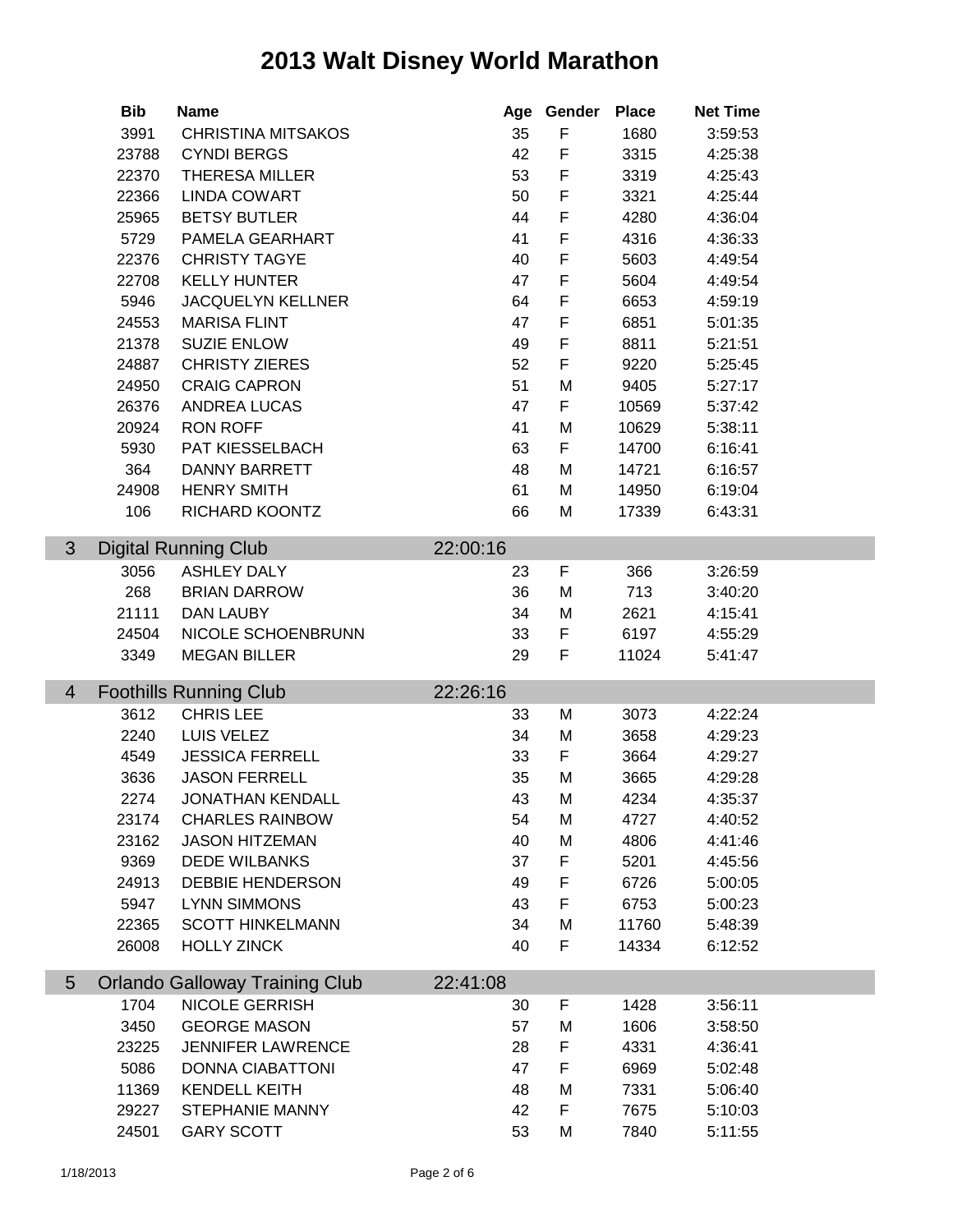|   | <b>Bib</b> | <b>Name</b>                           | Age      | Gender      | <b>Place</b> | <b>Net Time</b> |  |
|---|------------|---------------------------------------|----------|-------------|--------------|-----------------|--|
|   | 25239      | <b>KIRSTY WALKER</b>                  | 50       | F           | 8077         | 5:14:05         |  |
|   | 8385       | <b>KAREN YERKES</b>                   | 60       | $\mathsf F$ | 8767         | 5:21:27         |  |
|   | 24496      | <b>LINDA ROMER</b>                    | 39       | F           | 9132         | 5:24:50         |  |
|   | 26389      | <b>TODD SMOYER</b>                    | 26       | M           | 9381         | 5:27:05         |  |
|   | 24893      | <b>CHRIS MCCULLION</b>                | 33       | M           | 9386         | 5:27:06         |  |
|   | 25693      | <b>MANDY CASON</b>                    | 44       | F           | 9703         | 5:29:54         |  |
|   | 25349      | <b>BRENDA GRIFFITHS</b>               | 46       | F           | 12341        | 5:54:07         |  |
|   | 8047       | <b>SUSAN PECOR</b>                    | 50       | F           | 12873        | 5:58:47         |  |
|   | 14113      | <b>CAROL STRUM</b>                    | 59       | F           | 13104        | 6:00:54         |  |
|   | 29228      | KATRINA LAUDEMAN                      | 38       | F           | 13776        | 6:07:25         |  |
|   | 14112      | <b>CINDY NOBLE</b>                    | 65       | F           | 13999        | 6:09:36         |  |
|   | 12674      | MELISSA HOLDCRAFT                     | 42       | F           | 14457        | 6:14:19         |  |
|   | 29879      | THERESA RODRIGUEZ                     | 47       | F           | 14458        | 6:14:20         |  |
|   | 6570       | <b>KATHERINE CARTER</b>               | 25       | F           | 15020        | 6:19:55         |  |
|   | 8694       | <b>DAVID HARRISON</b>                 | 36       | M           | 15036        | 6:20:07         |  |
|   | 11071      | <b>CAROL HAILE</b>                    | 55       | F           | 15585        | 6:25:44         |  |
|   | 10454      | DEBBIE WENNERSTROM                    | 57       | F           | 15609        | 6:26:05         |  |
|   | 12658      | <b>ZAIDA MONCRIEF</b>                 | 31       | F           | 16071        | 6:30:22         |  |
|   | 10262      | DAVE HACK                             | 61       | M           | 16411        | 6:33:54         |  |
|   | 11342      | <b>JENNIFER AMBROSI</b>               | 32       | F           | 16466        | 6:34:25         |  |
|   | 26369      | <b>KITZZY AVILES</b>                  | 34       | F           | 16901        | 6:38:31         |  |
|   | 29167      | <b>KELLIE FLANNERY</b>                | 48       | F           | 17527        | 6:45:04         |  |
|   | 13383      | <b>CAMMIE DEWEY</b>                   | 51       | F           | 17824        | 6:48:37         |  |
|   | 28275      | <b>STACEY FAULK</b>                   | 41       | F           | 17855        | 6:48:51         |  |
|   | 11828      | <b>SHANICK AUGUSTIN</b>               | 30       | F           | 17865        | 6:48:55         |  |
|   | 14134      | APRIL ANDERSON                        | 33       | F           | 17879        | 6:49:03         |  |
|   | 12047      | <b>KIM GUAY</b>                       | 34       | F           | 17965        | 6:49:55         |  |
|   | 12597      | <b>LINDA BARKER</b>                   | 50       | F           | 17968        | 6:49:55         |  |
|   | 29875      | <b>NANCY AUSTIN</b>                   | 56       | F           | 18895        | 7:00:02         |  |
|   | 29881      | MOLLY NOVOSAD                         | 36       | F           | 18897        | 7:00:03         |  |
|   | 27870      | KIMBERLY ALBIG                        | 22       | F           | 20098        | 7:18:56         |  |
|   | 12211      | <b>MARYJEAN KANCEL</b>                | 55       | F           | 20203        | 7:22:21         |  |
|   | 9748       | MICHELE GRECO                         | 37       | F           | 20252        | 7:23:43         |  |
|   |            |                                       |          |             |              |                 |  |
| 6 |            | <b>Jacksonville Galloway Training</b> | 22:54:05 |             |              |                 |  |
|   | 122        | <b>CHRIS TWIGGS</b>                   | 42       | M           | 1603         | 3:58:48         |  |
|   | 112        | LORETTA HAYCOOK                       | 58       | F           | 2286         | 4:11:00         |  |
|   | 1768       | <b>CRYSTAL BROXSON</b>                | 39       | F           | 3009         | 4:21:34         |  |
|   | 24446      | <b>DENNIS HOLLER</b>                  | 37       | M           | 5950         | 4:53:07         |  |
|   | 13461      | <b>BILL BARNES</b>                    | 66       | M           | 9680         | 5:29:38         |  |
|   | 6560       | SARAH COTTER                          | 48       | F           | 11578        | 5:47:08         |  |
|   | 20866      | <b>JENNIFER HOLLER</b>                | 42       | F           | 12924        | 5:59:13         |  |
|   | 11372      | <b>CAROLINE SABATELLA</b>             | 46       | F           | 12926        | 5:59:14         |  |
|   | 12073      | <b>SUE HELLMANN</b>                   | 58       | F           | 13263        | 6:02:13         |  |
|   | 28256      | <b>ELLEN CARSON</b>                   | 60       | F           | 13827        | 6:07:49         |  |
|   | 28255      | <b>KIRSTEN BENKERT</b>                | 33       | F           | 17561        | 6:45:24         |  |
|   | 4558       | NICHOLAS PECENKA                      | 31       | M           | 17585        | 6:45:36         |  |
|   | 29225      | <b>SHARON MOORE</b>                   | 60       | F           | 17603        | 6:45:52         |  |
|   | 8029       | <b>SUSAN CARLIN</b>                   | 58       | F           | 18839        | 6:59:10         |  |
|   |            |                                       |          |             |              |                 |  |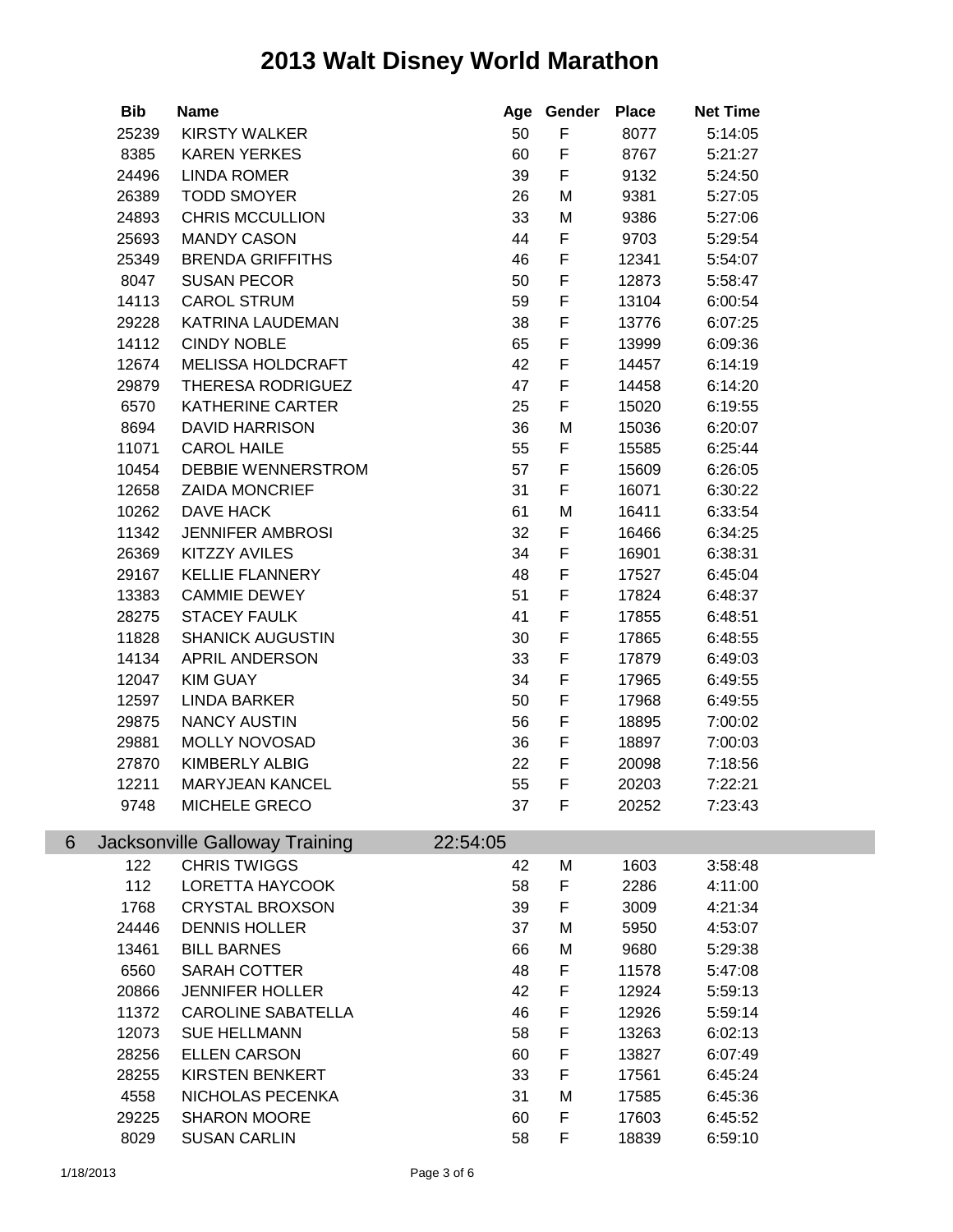|                | <b>Bib</b>          | <b>Name</b>                        |          | Age Gender | <b>Place</b> | <b>Net Time</b> |  |
|----------------|---------------------|------------------------------------|----------|------------|--------------|-----------------|--|
|                | 6530                | <b>SHANNON CARLIN</b>              | 22       | F          | 18840        | 6:59:11         |  |
|                | 12676               | PHYLIS MORRIS                      | 62       | F          | 20130        | 7:20:05         |  |
| $\overline{7}$ | Indianapolis, IN    | <b>JGTRN</b>                       | 23:07:40 |            |              |                 |  |
|                | 2140                | <b>KYLE FIGGE</b>                  | 23       | M          | 1558         | 3:58:09         |  |
|                | 3039                | <b>BRYAN FIGGE</b>                 | 56       | M          | 2586         | 4:15:07         |  |
|                | 1664                | <b>CHRISTOPHER FIGGE</b>           | 31       | M          | 2991         | 4:21:14         |  |
|                | 23181               | <b>MARK PARNELLA</b>               | 51       | M          | 6585         | 4:58:40         |  |
|                | 21484               | <b>MARY NABB</b>                   | 37       | F          | 10216        | 5:34:32         |  |
|                | 2382                | <b>BRETT NABB</b>                  | 43       | M          | 10217        | 5:34:33         |  |
|                | 9488                | RACHELLE PARRA                     | 33       | F          | 13937        | 6:09:05         |  |
|                | 27393               | <b>ISAAC ALDRICH</b>               | 33       | M          | 17717        | 6:47:00         |  |
|                |                     |                                    |          |            |              |                 |  |
| 8              |                     | <b>Suncoast Striders Bradenton</b> | 24:12:25 |            |              |                 |  |
|                | 278                 | <b>MATTHEW MCFALL</b>              | 18       | M          | 69           | 3:02:40         |  |
|                | 20574               | RAE ANN DARLING REED               | 39       | F          | 534          | 3:34:00         |  |
|                | 1815                | <b>RICHARD LOSEK</b>               | 53       | M          | 6616         | 4:58:58         |  |
|                | 3736                | <b>ALLYSSA MUNROE</b>              | 32       | F          | 14869        | 6:18:24         |  |
|                | 6329                | <b>GREG MUNROE</b>                 | 39       | M          | 14870        | 6:18:24         |  |
|                | 12660               | <b>MARIA ALLEN</b>                 | 30       | F          | 18186        | 6:52:09         |  |
| 9              |                     | <b>Galloway Ft Lauderdale</b>      | 26:02:53 |            |              |                 |  |
|                | 3645                | ELIZABETH GONZALEZ                 | 34       | F          | 7349         | 5:06:54         |  |
|                | 6787                | <b>JIM ALLEN</b>                   | 57       | M          | 7352         | 5:06:55         |  |
|                | 4570                | <b>LISA DAVENPORT</b>              | 46       | F          | 7353         | 5:06:56         |  |
|                | 3067                | <b>CHARLOTTE ARMSTRONG</b>         | 33       | F          | 8687         | 5:20:28         |  |
|                | 9547                | <b>BRUCE DORAS</b>                 | 54       | M          | 8787         | 5:21:41         |  |
|                | 6619                | MARGARET(PEGGY) ROSIER             | 56       | F          | 10403        | 5:36:11         |  |
|                | 10730               | <b>EMMA COURY</b>                  | 59       | F          | 12094        | 5:51:48         |  |
|                | 12451               | <b>ALEX COURY</b>                  | 65       | M          | 14274        | 6:12:19         |  |
|                | 14800               | <b>MARY CAY BLANKS</b>             | 50       | F          | 15083        | 6:20:38         |  |
|                | 14069               | <b>LEESA LLOMPART</b>              | 45       | F          | 18976        | 7:01:04         |  |
|                | 14497               | ROBYN GUALILLO                     | 42       | F          | 18977        | 7:01:04         |  |
|                | 12672               | <b>ERIC FIELDS</b>                 | 42       | М          | 18978        | 7:01:05         |  |
|                | 26948               | <b>DEMETRIOS KIRKILES</b>          | 47       | М          | 20382        | 7:27:50         |  |
|                |                     |                                    |          |            |              |                 |  |
| 10             | <b>Sole Runners</b> |                                    | 26:14:18 |            |              |                 |  |
|                | 20569               | <b>PAUL WEINFURTER</b>             | 66       | М          | 572          | 3:35:32         |  |
|                | 22360               | <b>STEPHEN MACKEL</b>              | 50       | M          | 2488         | 4:13:45         |  |
|                | 28433               | ROLANDO CRUZ                       | 47       | M          | 12257        | 5:53:18         |  |
|                | 28240               | <b>JANET CHAN</b>                  | 61       | F          | 13649        | 6:06:08         |  |
|                | 26845               | <b>NANCY BARGMANN</b>              | 51       | F          | 15574        | 6:25:36         |  |
|                | 28996               | <b>LEANN ZUNICH</b>                | 49       | F          | 19095        | 7:03:07         |  |
|                | 29514               | <b>STACEY SOARES</b>               | 34       | F          | 20052        | 7:17:57         |  |
|                | 29515               | <b>BRIAN SOARES</b>                | 42       | M          | 20053        | 7:17:57         |  |
|                | 29511               | <b>SARAH BIRD</b>                  | 25       | F          | 20654        | 7:57:09         |  |
| 11             | Peachtree           |                                    | 26:26:49 |            |              |                 |  |
|                | 1178                | <b>KIM RUPLE</b>                   | 46       | F          | 718          | 3:40:30         |  |
|                | 20678               | <b>STEVEN SCOLERI</b>              | 41       | M          | 893          | 3:45:11         |  |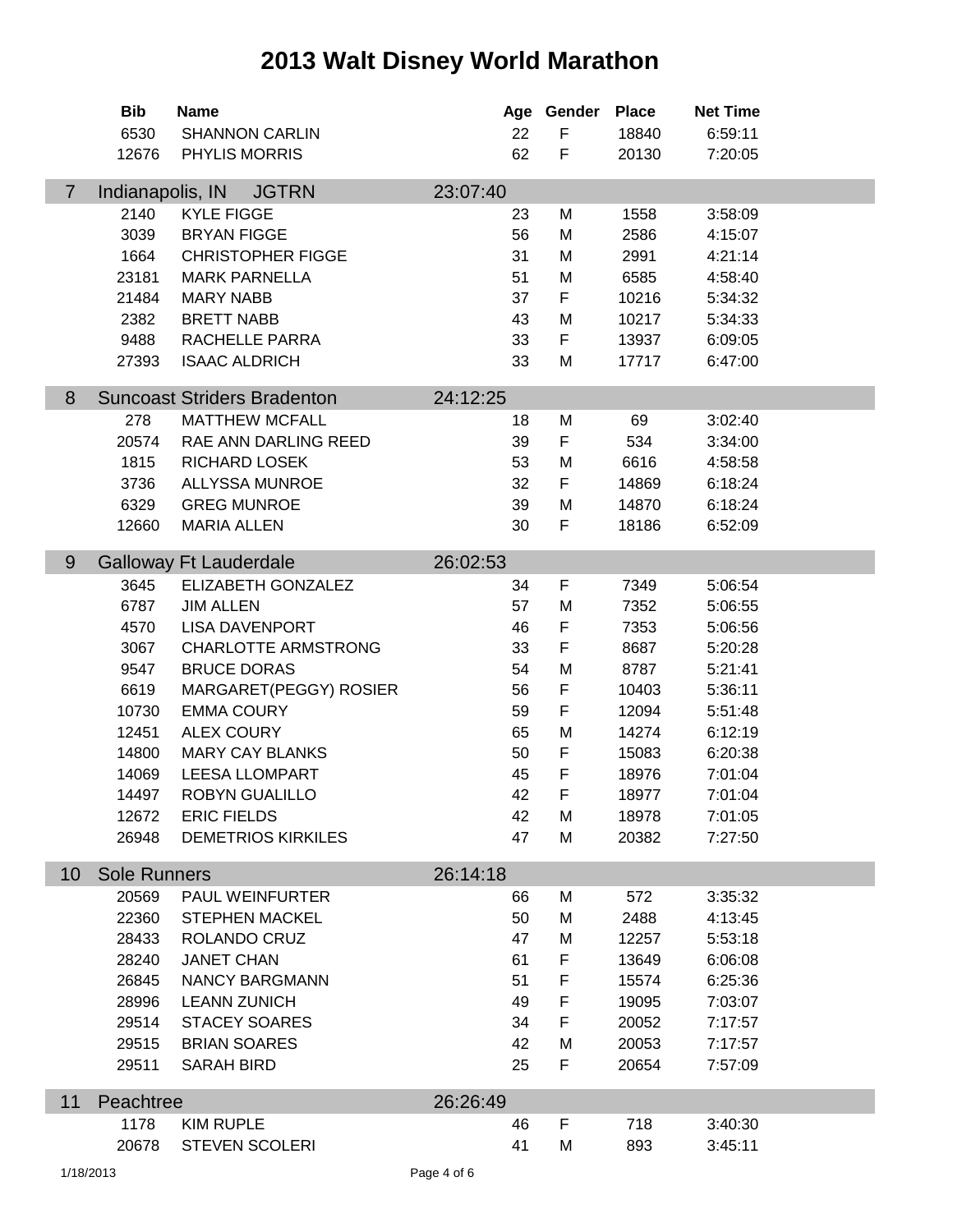|    | <b>Bib</b>               | <b>Name</b>                          |          | Age Gender | <b>Place</b> | <b>Net Time</b> |  |
|----|--------------------------|--------------------------------------|----------|------------|--------------|-----------------|--|
|    | 14190                    | AMBER GODBEE                         | 33       | F          | 11161        | 5:43:04         |  |
|    | 26958                    | <b>JEFF TIPPENS</b>                  | 48       | M          | 16961        | 6:39:02         |  |
|    | 25871                    | <b>STEVE HANCOCK</b>                 | 48       | M          | 16967        | 6:39:03         |  |
|    | 8531                     | <b>BONNIE HANCOCK</b>                | 47       | F          | 16968        | 6:39:03         |  |
|    | 25872                    | <b>JAKE HANCOCK</b>                  | 19       | M          | 16972        | 6:39:03         |  |
|    | 13138                    | PATRICIA COTE-MILES                  | 61       | F          | 19228        | 7:04:54         |  |
|    | 9602                     | <b>JANE HAMILTON</b>                 | 53       | F          | 19229        | 7:04:55         |  |
| 12 | <b>Fleet Feet Stuart</b> |                                      | 27:41:34 |            |              |                 |  |
|    | 8633                     | AMANDA LANDRY                        | 37       | F          | 7100         | 5:04:13         |  |
|    | 5343                     | AMY HART                             | 35       | F          | 7462         | 5:07:57         |  |
|    | 10337                    | <b>BILL HESTER</b>                   | 63       | M          | 8868         | 5:22:21         |  |
|    | 6625                     | <b>HEATHER KENNEY</b>                | 36       | F          | 12429        | 5:54:49         |  |
|    | 10760                    | YOLANDA GOOD                         | 42       | F          | 14269        | 6:12:15         |  |
|    | 9528                     | <b>PAM MEST</b>                      | 56       | F          | 15650        | 6:26:32         |  |
|    | 13777                    | KIMBERLY PALADINO                    | 28       | F          | 20503        | 7:33:25         |  |
|    |                          |                                      |          |            |              |                 |  |
| 13 |                          | <b>Galloway Austin Full Marathon</b> | 28:28:37 |            |              |                 |  |
|    | 24916                    | <b>HEATHER PURVIS</b>                | 46       | F          | 5551         | 4:49:26         |  |
|    | 24914                    | <b>JESSICA RIO</b>                   | 39       | F          | 6997         | 5:03:13         |  |
|    | 24795                    | <b>RHONDA SPEER</b>                  | 48       | F          | 12164        | 5:52:29         |  |
|    | 28254                    | <b>JOSHUA HSU</b>                    | 37       | M          | 13901        | 6:08:35         |  |
|    | 29166                    | <b>JILL BENT</b>                     | 52       | F          | 16520        | 6:34:55         |  |
|    | 12533                    | <b>BRYAN ALLEN</b>                   | 45       | M          | 17028        | 6:39:40         |  |
|    | 13176                    | <b>DAPHNE RICHARDS</b>               | 44       | F          | 20091        | 7:18:44         |  |
|    | 12718                    | <b>CARLA FISHER</b>                  | 38       | F          | 20121        | 7:19:50         |  |
|    | 11820                    | <b>KAREN HAYDEN</b>                  | 44       | F          | 20122        | 7:19:51         |  |
| 14 |                          | <b>Lakeland Galloway</b>             | 29:04:57 |            |              |                 |  |
|    | 9515                     | PAULA IPPOLITO                       | 50       | F          | 8790         | 5:21:43         |  |
|    | 6457                     | SARAH KOZUL                          | 42       | F          | 10667        | 5:38:35         |  |
|    | 10341                    | <b>TERRY MILLICAN</b>                | 54       | F          | 12331        | 5:54:02         |  |
|    |                          | 12530 LEAH METELNIKOW                | 40       | F          | 12662        | 5:57:10         |  |
|    | 10296                    | <b>JAN MOHLER</b>                    | 63       | F          | 13012        | 5:59:55         |  |
|    | 12105                    | NORMA-JEAN HOLLO                     | 49       | F          | 13498        | 6:04:38         |  |
|    | 12104                    | <b>SHIRLEY WHEELER</b>               | 64       | F          | 13499        | 6:04:38         |  |
|    | 4464                     | <b>KAREN THOMPSON</b>                | 45       | F          | 13643        | 6:06:04         |  |
|    | 13013                    | <b>LARRY LAWRENCE</b>                | 55       | M          | 14388        | 6:13:29         |  |
|    | 13720                    | <b>JANET HUEY</b>                    | 59       | F          | 15660        | 6:26:38         |  |
|    | 13907                    | <b>DENISE STEELE</b>                 | 48       | F          | 15803        | 6:27:55         |  |
|    | 14370                    | <b>TERESA PATRICK</b>                | 46       | F          | 17783        | 6:48:14         |  |
|    | 15330                    | <b>BRENDAN ELLIS</b>                 | 46       | M          | 17788        | 6:48:16         |  |
|    | 12582                    | <b>DEBBIE HANNIFAN</b>               | 42       | F          | 17961        | 6:49:52         |  |
|    | 25652                    | <b>JACK MUNCH</b>                    | 70       | М          | 19659        | 7:11:03         |  |
| 15 |                          | St. Augustine Galloway               | 29:41:02 |            |              |                 |  |
|    | 29997                    | <b>NELLY DAUR</b>                    | 31       | F          | 11440        | 5:45:56         |  |
|    | 23961                    | <b>KIMBERLY SUMRALL</b>              | 43       | F          | 11443        | 5:45:57         |  |
|    | 25352                    | <b>MATTHEW RISKE</b>                 | 32       | M          | 12317        | 5:53:55         |  |
|    | 29982                    | SHERRY JONES                         | 55       | F.         | 13795        | 6:07:34         |  |